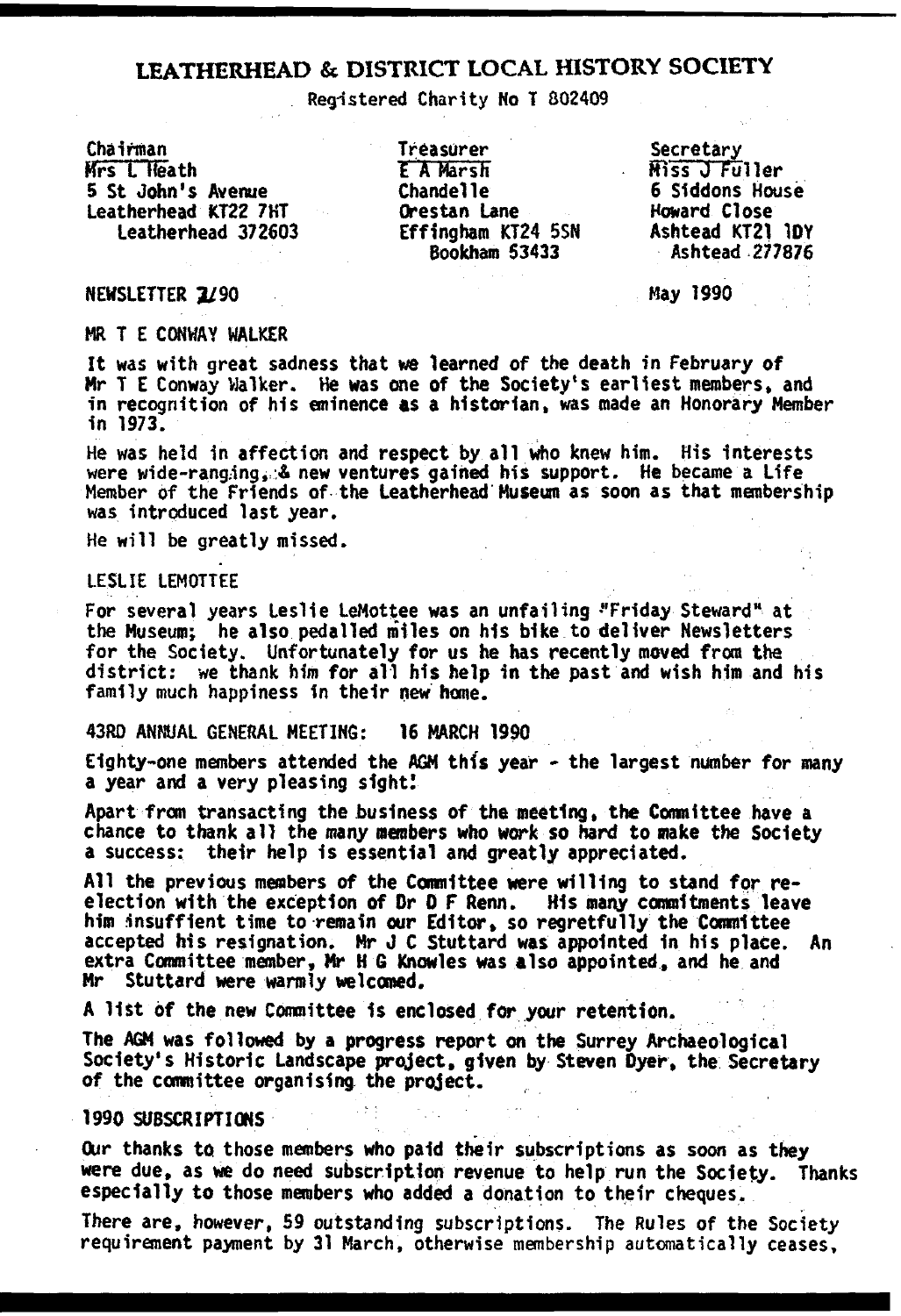though in practice a little extra time is given. We hope all members who have not paid their subscriptions are intending to continue, and a letter to each of them is enclosed with their Newsletters.

NEW MEMBERS

We are pleased to welcome the following new members to the Society:

Ashtead' Bookham<br>Gale, Mr & Mrs M \* \* \* \* Ashman, Hoad, Mrs .6 Lack, M C Preedy, Mr & Mrs G A

Ashman, Mr & Mrs D F

Fetcham Sykes, Mrs A

Leatherhead Kay, Emily (Junior) St John's School Library

"THE SWAN"

The paragraph in the February Newsletter under this heading, gave Sheila Warner's telephone number incorrectly. The right number is Leatherhead 374567 (not 373) and she is still hoping to hear from anyone who can loan artefacts for a special exhibition on the Swan Hotel and the Swan Brewery.

NEW LIGHT ON ASHTEAD - BOOKHAM - FETCHAM - LEATHERHEAD: From David Ellis

The idea of an exhibition met with a good response at the AGM, and it will be held at our meeting on Friday, 16 November. I should like to emphasise that it is not intended as a competition! The idea is to encourage us all to use our eyes and take photographs, however ordinary, of anything unusual of historic interest that we notice as we go about the district.

Details were given in the February Newsletter, and the Rules in full are as follows:

- 1. Photographs must have been taken during 1990
- 2. Photographs must have been taken by a member of the Society (a chance to enlist your photographer friends as members?)
- 3. Only prints (not transparencies) may be entered; they may be in colour or black and white; they must be of a size suitable for exhibition, but not exceeding 7" x 10".
- 4. Not more than five photographs may be entered by one person.
- 5. Depending on numbers entered, it may be necessary to restrict the number of exhibits.
- 6. The photographs you enter should each be mounted separately on white card, with a margin of about half an inch all round the photograph. Please number your photographs from 1 to 5 (or fewer if you enter fewer), and write your name on the back of each mount. Wtth your photographs please include a numbered list of the subjects on a separate white card, together with your name. Please write clearly, as this will be exhibited.

So that we can have some idea of the number of entries, please complete the form which is enclosed with this Newsletter and let me have it as soon as possible. There is, of course, no charge for entering.

Please let me have your entries by the end of October. You may send them, or deliver them to me at 23 Kingscroft Road, Leatherhead KT22 7BU. Do not hesitate to ring me on Leatherhead 372509 on anything to do with the exhibition.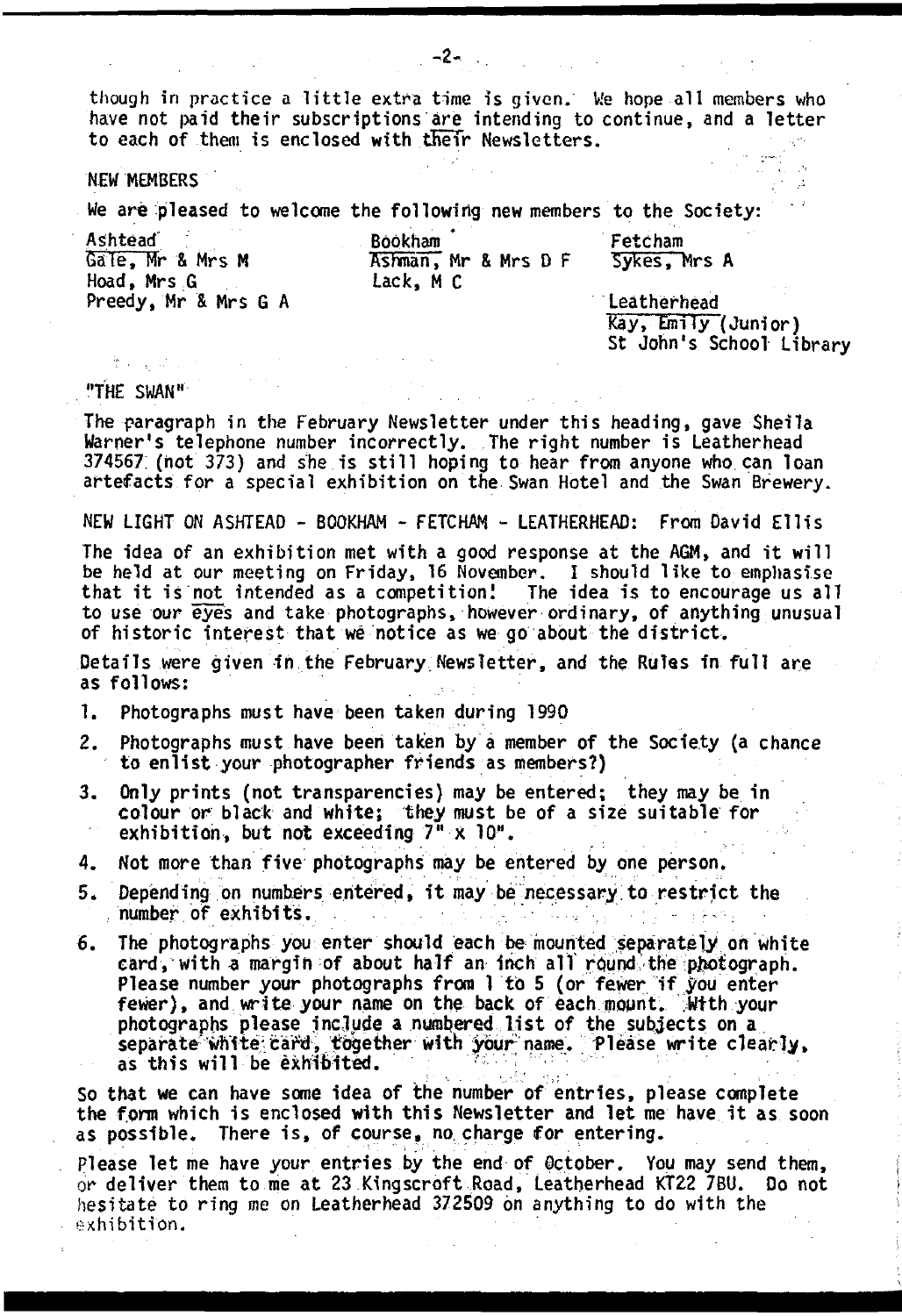#### SURREY SYMPOSIUM

The Surrey Local History Council's 1990 Surrey Symposium will be held on Saturday, 10 November 1990 at Guildford University. The subject will be "The Artist in Surrey".

MOLE VALLEY FESTIVAL OF THE ARTS

Here are details of the two events.being contributed to the Festival by the Society, and one event by the Leatherhead Community Association.

FRIDAY, 21 SEPTEMBER - "Leatherhead Revisited" - Leatherhead Parish Church at 8pm.

This event will consist of a panel of people concerned in writing "A History of Leatherhead", who will each speak briefly on some aspect of their particular period, and then the panel will attempt to answer questions from the audience. (If they can't provide immediate answers, they will try to find them out later.)

Admission £2 payable at the door on the night - no previous booking.

The proceeds will go to the Museum.

SATURDAY, 22 SEPTEMBER - "Tales of Old Surrey". A film show by Circle Eight at the Leatherhead Institute at 6pm. The event is organised by Leatherhead Community Association.

Tickets £1-50 obtainable in advance from the Leatherhead Leisure Centre or the Leatherhead Community Association.

Our thanks to the LCA who very kindly altered the date of this film from Friday, 21 September to Saturday, 22 September to avoid clashing with our event, thus enabling our members to see this very interesting film as well. The film portrays historical episodes in Surrey, Including one from Leatherhead.

FRIDAY, *26* OCTOBER - "Bygone Ashtead" - Ashtead Peace Memorial Hall at 8pm.

The second event organised by the Society will be a talk on "Bygone Ashtead" by Michael Gale. The talk will be illustrated with slides, many of which have been specially prepared for this evening by Lawrle' Smith.

Admission £2 at the door on the night: no previous booking.

The proceeds will go to the Frank Benger Book Repair Fund.

Please note that admission is by payment on the night only for both the Society events. As the meetings are, open to the public, you are urged to come in good time to be sure of a seat.

THE REST OF THE PROGRAMME

SATURDAY, 16 JUNE - Visit to Chatley Heath Semaphore Tower & Hatchford Park. Details and a booking form for this visit.were given in the February Newsletter. There are still places available, so applications to David Ellis can still be made.

THURSDAY, 12 JULY - Day visit to Dorchester

Following Steve Poulter's interesting and beautifully illustrated talk in November 1989, he has now arranged a day visit for us. 1990 is the 150th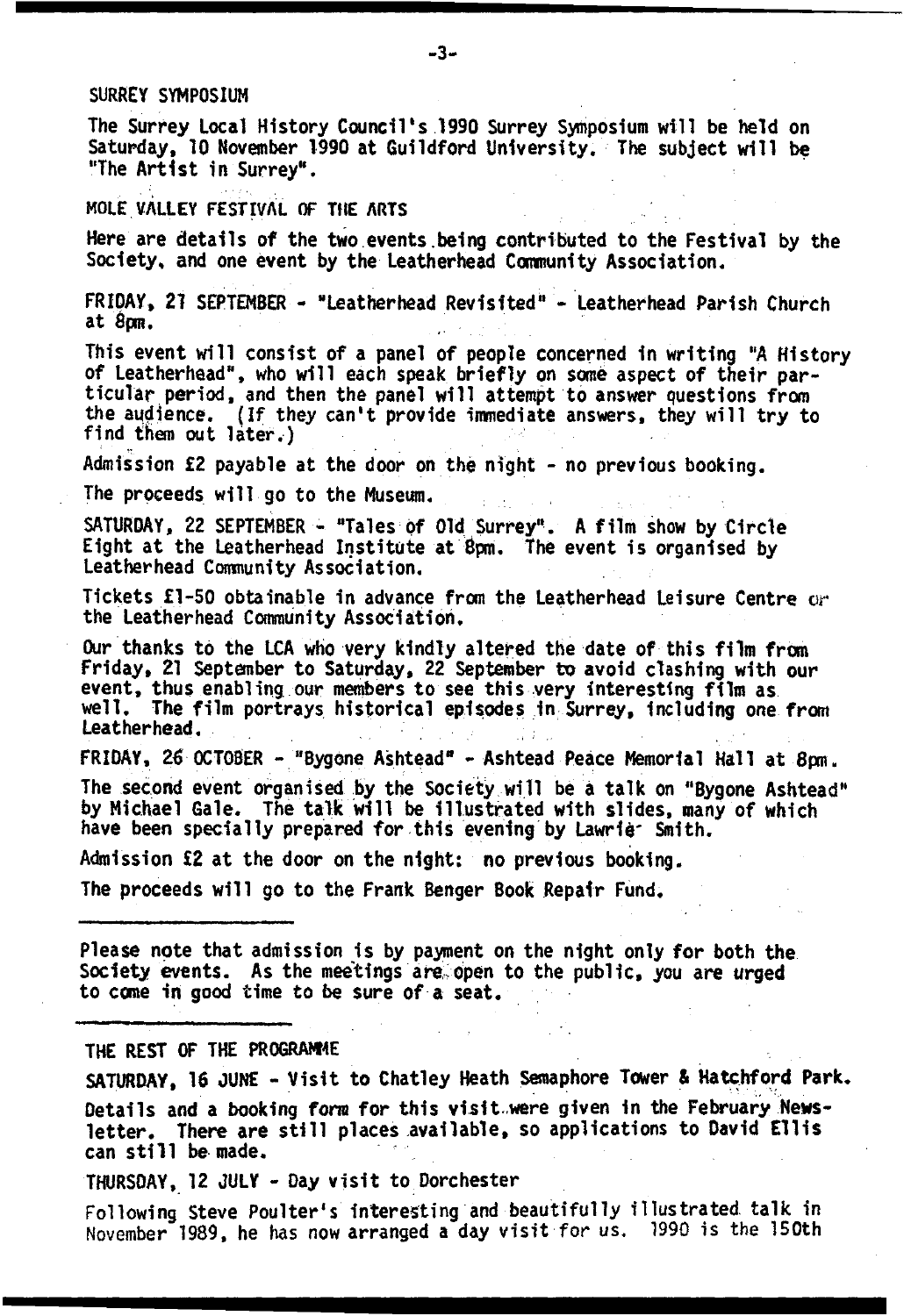anniversary of Thomas Hardy's birth and special exhibitions are on view. Steve will meet us at Puddlestown (just outside Dorchester) about 11am and lead us for the day.

The cost is £8-50 to cover travel, donations and Town Trail leaflet only. A very full programme has been drawn up with a certain amount of flexibility and therefore local entry charges to Museums etc. will be individually paid on the day. None of them will be very large: for instance, the Museum costs £1-20 per person, 60p QAPs (no party rate).

There will be ample time for lunch in your own choice of one of the many pubs/restaurants, or for your own picnic lunch; and for tea before the coach leaves at 5.15pm to reach our home area about 7.45pm.

Pick-up points will be:

| <b>Bookham</b> | The Parish Church                           | 8.10am |
|----------------|---------------------------------------------|--------|
| Fetcham        | Lower Road - end of The Street              | 8.15   |
| teatherhead    | Leret Way - bus stop opposite entrance 8.20 |        |
|                | to Swan Centre and Car Park                 |        |
| Ashtead        | The Street - by Sweet Things                | 8.30   |

The coach will have a toilet on board, so only one short "leg-stretch" stop will be made on both outward and homeward journeys. (Could we suggest your.bring your morning coffee with you?)

A booking form is enclosed

SATURDAY, 8 SEPTEMBER - All Day Visit to Historic Dockyard Museum, Chatham This is a joint visit with the Leatherhead Community Association, arranged for us once more by Mrs Joan Kirby,

The Naval Dockyard closed in 1984 and the historic area was vested in an independent trust with the challenge of preserving its heritage. It is very much a working museum where many traditional skills are still being used - you can see ropes, sails and flags being made. Steam has played an important part in the development of the Dockyard and many of the steam-powered machines are being restored. There is also the Dockyard heavy horse stables, and carriage rides around the Historic Dockyard are available. The Assistant Queen's Harbour-master's House on the Banks of the Medway, is open for refreshments.

The cost is £11-50, OAPs £11, including a guided tour. There will be a toilet on the coach.

Pick-up points are:

| <b>Bookham</b> | The Parish Church                 | 8.45am  |
|----------------|-----------------------------------|---------|
| Fetcham        | Lower Road, end of The Street     | 8.50    |
| Leatherhead    | Linden Court bus stop, Epsom Road | 9.00    |
| Ashtead        | The Street, by Sweet Things       | $-9.10$ |

It is expected to be back 1n Leatherhead by 6pm.

A booking form 1s enclosed, for return to Mrs Kirby. Cheques payable to Leatherhead Community Association.

#### SALES OF PUBLICATIONS - From Geoff Hayward

As you know, the Society has undertaken to produce an updated history of Ashtead, and work is also in hand on a first-time history of Fetcham.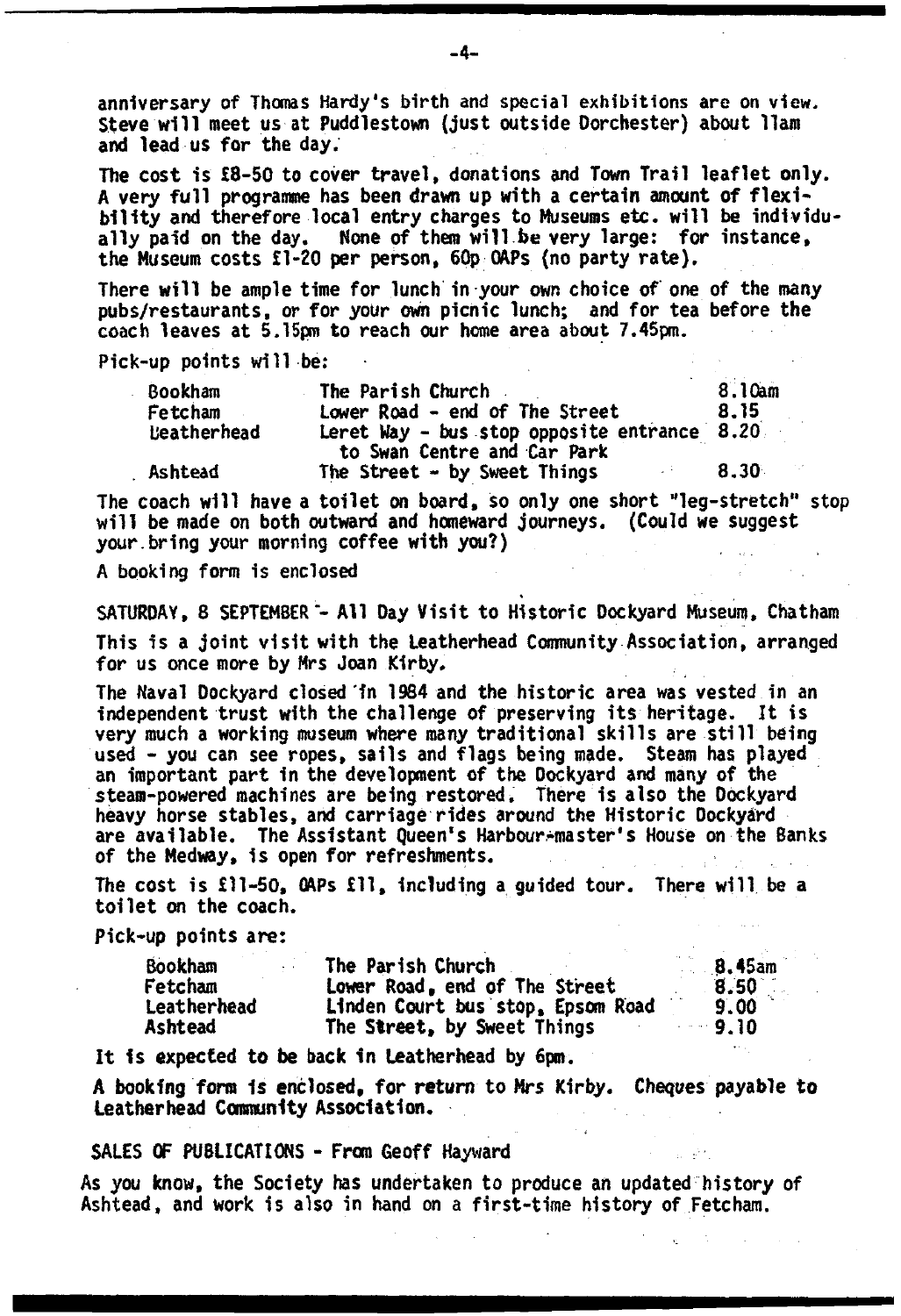Printing and publishing costs are the main deterrents and thus the Society must maintain a large fund which can, through interest additions and sales of existing printed stocks, try to keep abreast of rising expenses.

Recently we assessed the value of our unsold material at over £2,000 and we would like to draw members' attention to samples of what we have for sale in the Museum, and at Society meetings. For instance, howfar back do your Proceedings go? The Sales Secretary can supply all years back to 1966 and a selection of some of the earlier years. Have you thought of showing a friend an interesting article in one of your older Proceedings - copies of which can be purchased at 50p for 1986 and earlier. We have 121 unsold Proceedings for 1983. This issue contains seven articles, one of which is about Givons Grove House, and another about Nelson's last English journey.

There are 106 unsold 1981 Proceedings, in which issue appears an incredibly detailed article about the Old Rising Sun Inn, Fetcham.

For 1978 there are only 50 left: this issue contains a description of the vanished Manor House of Ashtead, with pictures of 1799 and 1838.

Look for these in the Museum, or telephone Geoff Hayward on Leatherhead 372674.

#### ASHE LABORATORIES - From David Bruce

Following my appeal in the November 1989 Newsletter, much information has been received about Ashe Laboratories: many thanks to all those who wrote to me. The information is being put together and will appear in the November Newsletter.

FRIENDS OF THE LEATHERHEAD MUSEUM

The Friends of the Leatherhead Museums subscription is £1 payable on 1 January each year, and more Friends are always needed. If you would like to join, their Secretary is also the Society's Secretary: Miss J Fuller, 6 Siddons House, Howard Close, Ashtead KT21 1DY, telephone Ashtead 277876.

The Friends are holding their sixth Annual General Meeting at 8pm on Tuesday, 5 June 1990, in Room G6 of Letherhead Institute. If you are interested in taking an active part in their fund-raising activities etc, Committee members are needed. There are a maximum of four actual meetings a year, but your help and ideas are essential. Miss.Fuller would be glad to hear from any volunteers.

The company of the company of the company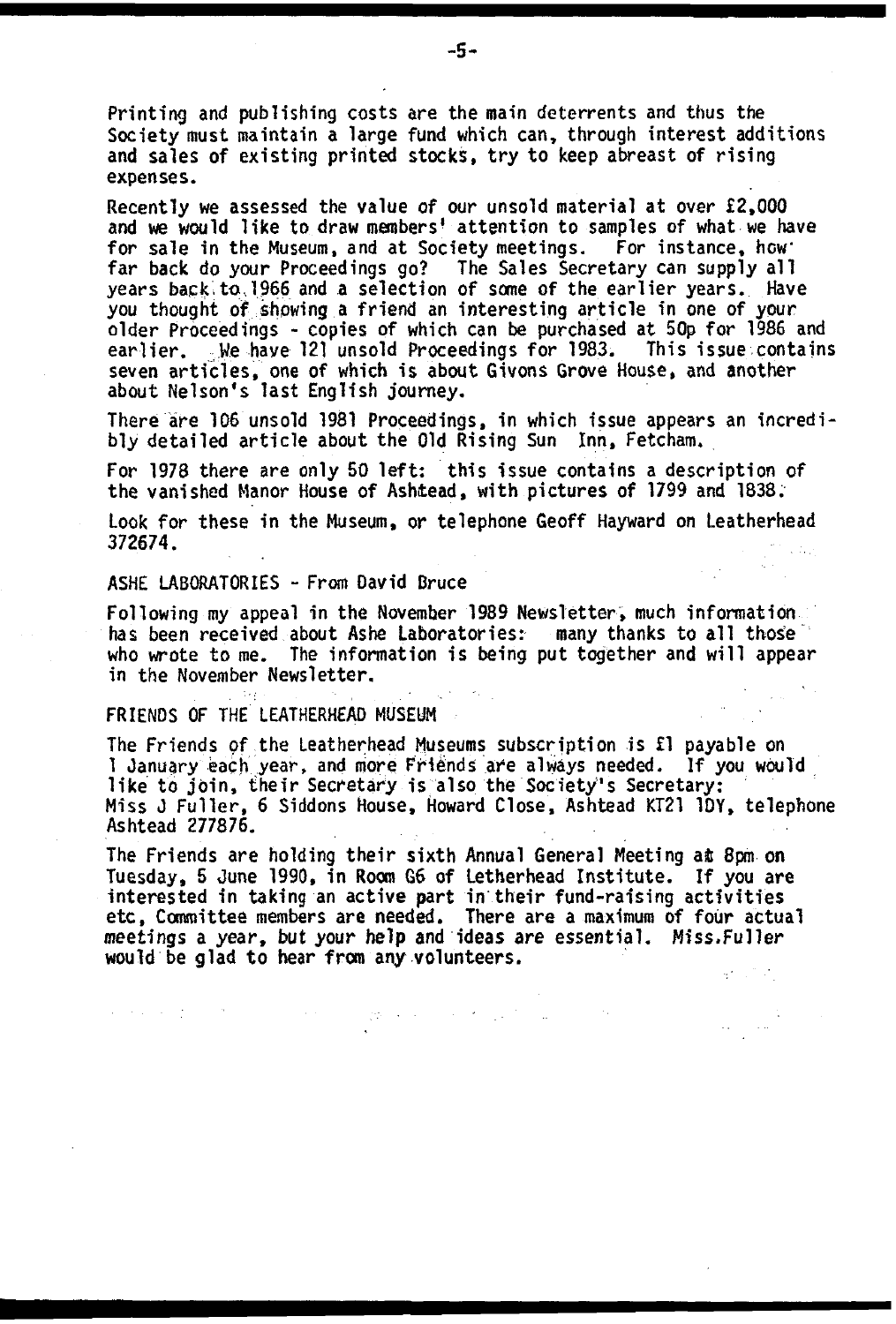### 1990 OATES FOR YOUR DIARY

**TUESDAY** 5 JUNE

Annual General Meeting of the Friends of Leatherhead Museum: Room G6, Letherhead Institute, 8pm

**SATURDAY** 16 JUNE

Visit to Chat ley Heath Semaphore Tower and Hatchford Park

FRIDAY 5 JULY Friends of the Museum: Evening visit to Shere: Village Walk and guided tour of the Museum of Victorian and later "Bygones": 6pm in Shere

THURSDAY 12 JULY

**SATURDAY** 8 SEPTEMBER

FRIDAY 21 SEPTEMBER All Day Visit to Historic Dockyard Museum, Chatham (jointly with' LCA)

Contribution to Mole. Valley Festival of the Arts: "Leatherhead Revisited" - 8pm, Leatherhead Parish Church Hall

LCA contribution to Festival of the Arts: Film -

Mr D J Turner - "Conservation 1n Surrey": 8pm,

"Tales of Old Surrey" - 8pri Dixon Hall, The Institute

**SATURDAY** 22 SEPTEMBER

FRIDAY 19 OCTOBER

FRIDAY 26 OCTOBER

**SATURDAY** 10 NOVEMBER

FRIDAY 16 NOVEMBER

Christmas Miscellany - 8pm, Dixon Hall, The Institute

Dixon Hall, The Institute

Day visit to Dorchester

FRIDAY 14 DECEMBER Contribution to Festival of the Arts: "Bygone Ashtead" 8pm, Ashtead Peace Memorial Hall

Dallaway Lecture (also open to the public):

Surrey Symposium - "The Artist in Surrey" - Guildford Museum

Photographic exhibition, 8pm, Dixon Hall, The Institute